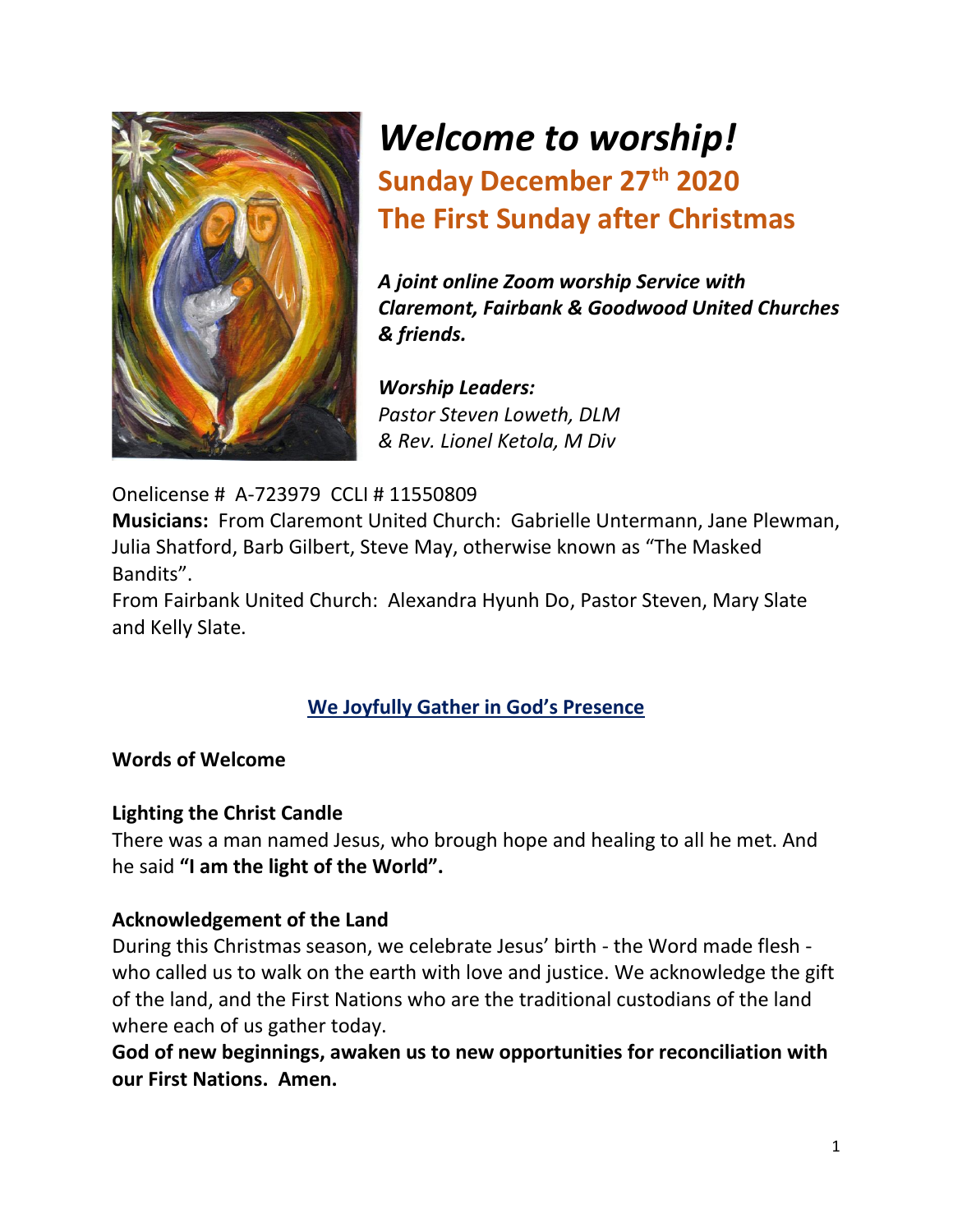# **Call to Worship**

Let the righteous rejoice, **for their Light is born!** Let the broken rejoice, **For their Healer is born!** Let the oppressed rejoice, **For their Liberator is born!** Let the poor rejoice, **For their Advocate is born!**  Let the forsaken rejoice, **For their Beloved is born!** Let all creation rejoice, **For Jesus Christ is born!** (*Adapted from St. Augustine, 354-440 CE)* 

# **Opening Carol: O Come, All Ye Faithful VU # 60 The Masked Bandits**

# **Prayer of the Day**

Wondrous God, we thank you for revealing you love through the most surprising and unlikely of places: from the smallest atom and cell of creation to the beauty and wonder of a star-lit winter night.

Grant that the light that was kindled at Jesus birth may be kindled in our hearts and shine out in our lives.

We ask this in the name of the One whose brilliance guides and sustains us on our way - Jesus our brother. Amen.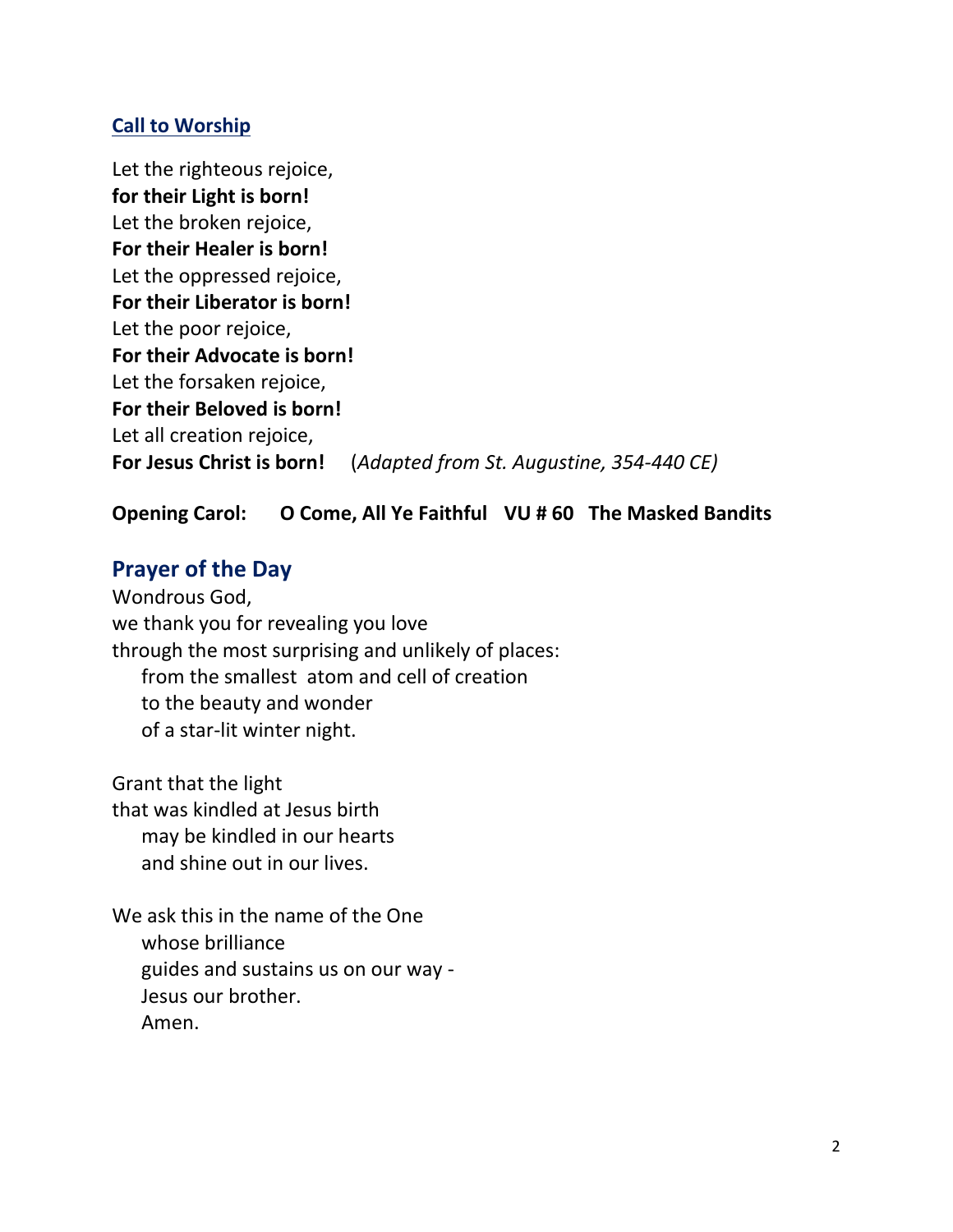# **Confession – A Poem**

O God revealed in ordinary places, we wonder if we might have missed your coming, had we been there: with the stable too out of the way, the cradle too makeshift, the animals too noisy, the shepherds too crude, the carpenter too rough, the mother too young, the night too dark and cold.

We have a preference for trumpets and hallelujah choirs, for cherub-cheeked children; for gift exchanges and shopping day countdowns.

Forgive us for not seeing you in out-of-the-way places and in unlikely people, in this season of holy celebration.

Let us pause for silent confession.

God in your love, Heal and restore us. Amen

# **Words of Assurance**

Hear the good news: God was born into the brokenness of the world to bring healing and wholeness in our lives. God forgives us, loves us, and sets us on a road of new beginnings. Thanks be to God! Amen.

# **We Open our Hearts to the Spirit's Voice**

One: And the Word became flesh and made his dwelling among us. We have seen his glory, the glory of the one and only Son, who came from the Father, full of grace and truth.

**All: May the Spirit bless us with wisdom and wonder, as we ponder the meaning of these words in our lives.**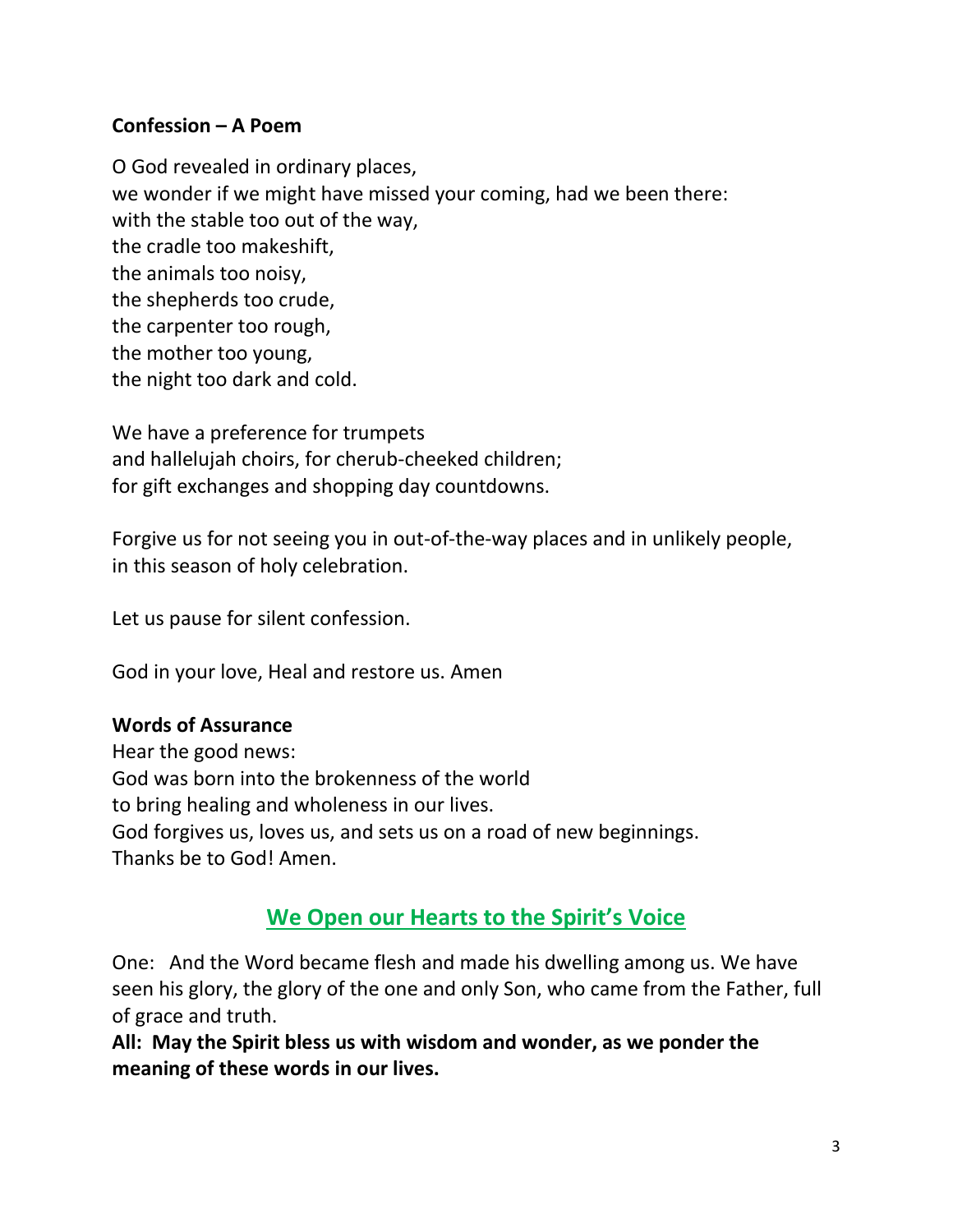#### **Isaiah 61:10 - 62:3**

 $10$ I will greatly rejoice in the LORD, my whole being shall exult in my God; for he has clothed me with the garments of salvation, he has covered me with the robe of righteousness, as a bridegroom decks himself with a garland, and as a bride adorns herself with her jewels.  $^{11}$ For as the earth brings forth its shoots, and as a garden causes what is sown in it to spring up, so the Lord GOD will cause righteousness and praise to spring up before all the nations.

62For Zion's sake I will not keep silent, and for Jerusalem's sake I will not rest, until her vindication shines out like the dawn, and her salvation like a burning torch. <sup>2</sup>The nations shall see your vindication, and all the kings your glory; and you shall be called by a new name that the mouth of the LORD will give.  $3$ You shall be a crown of beauty in the hand of the LORD, and a royal diadem in the hand of your God.

**Carol:** Go Tell it On the Mountain VU # 43 Video

# **Galatians 4:4-7**

<sup>4</sup>But when the fullness of time had come, God sent his Son, born of a woman, born under the law, <sup>5</sup>in order to redeem those who were under the law, so that we might receive adoption as children.  $6$ And because you are children, God has sent the Spirit of his Son into our hearts, crying, "Abba! Father!" <sup>7</sup>So you are no longer a slave but a child, and if a child then also an heir, through God.

# **"Safely Delivered": by Jeremy Williams**

Lord of creation, architect of stars, Captain of angels, and son of God most high.

A promise, a prophet, miracle man, Messiah, King of Kings, and Prince of Peace.

Carpenter. Winemaker.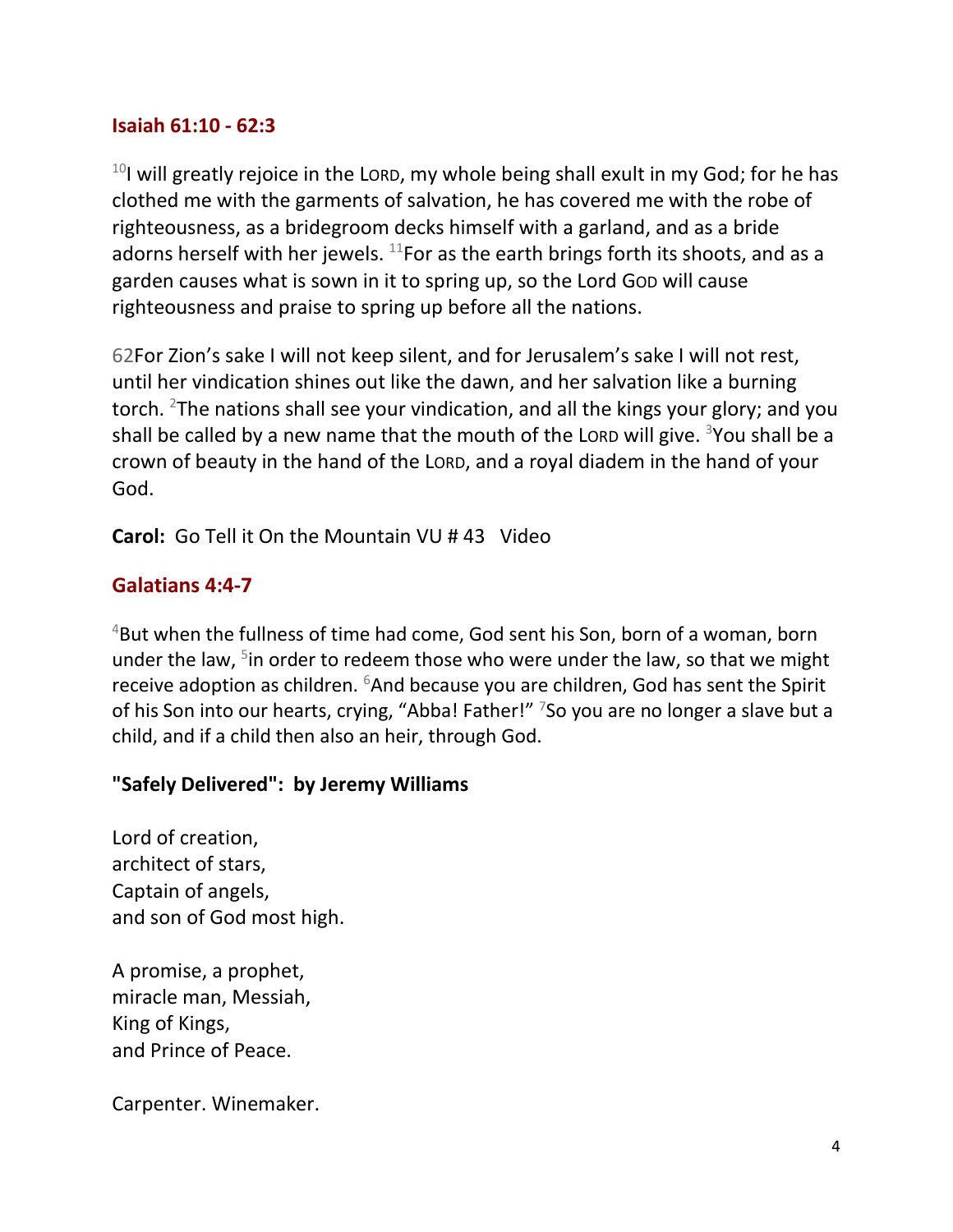healer, hillside caterer. Teacher, preacher, stiller of storms and footwasher general.

Heretic, lunatic, blasphemer, political schemer, rabble rouser, rebel, criminal, martyr.

Escape artist, jailbreaker, earth-shaker, destroyer of death and firstborn of the truly alive.

The hopes and fears of all the years -

All wrapped up, seven pounds three ounces in Mary's arms, safely delivered.

**Carol:** O Little Town of Bethlehem VU # 64

**Video Message: Pastor Steven (Poem: Earthed, by Jeremy Williams)** 

# **Luke 2:22-40**

 $22$ When the time came for their purification according to the law of Moses, they brought him up to Jerusalem to present him to the Lord  $^{23}$ (as it is written in the law of the Lord, "Every firstborn male shall be designated as holy to the Lord"),  $^{24}$  and they offered a sacrifice according to what is stated in the law of the Lord, "a pair of turtledoves or two young pigeons."

 $25$ Now there was a man in Jerusalem whose name was Simeon; this man was righteous and devout, looking forward to the consolation of Israel, and the Holy Spirit rested on him.  $^{26}$ It had been revealed to him by the Holy Spirit that he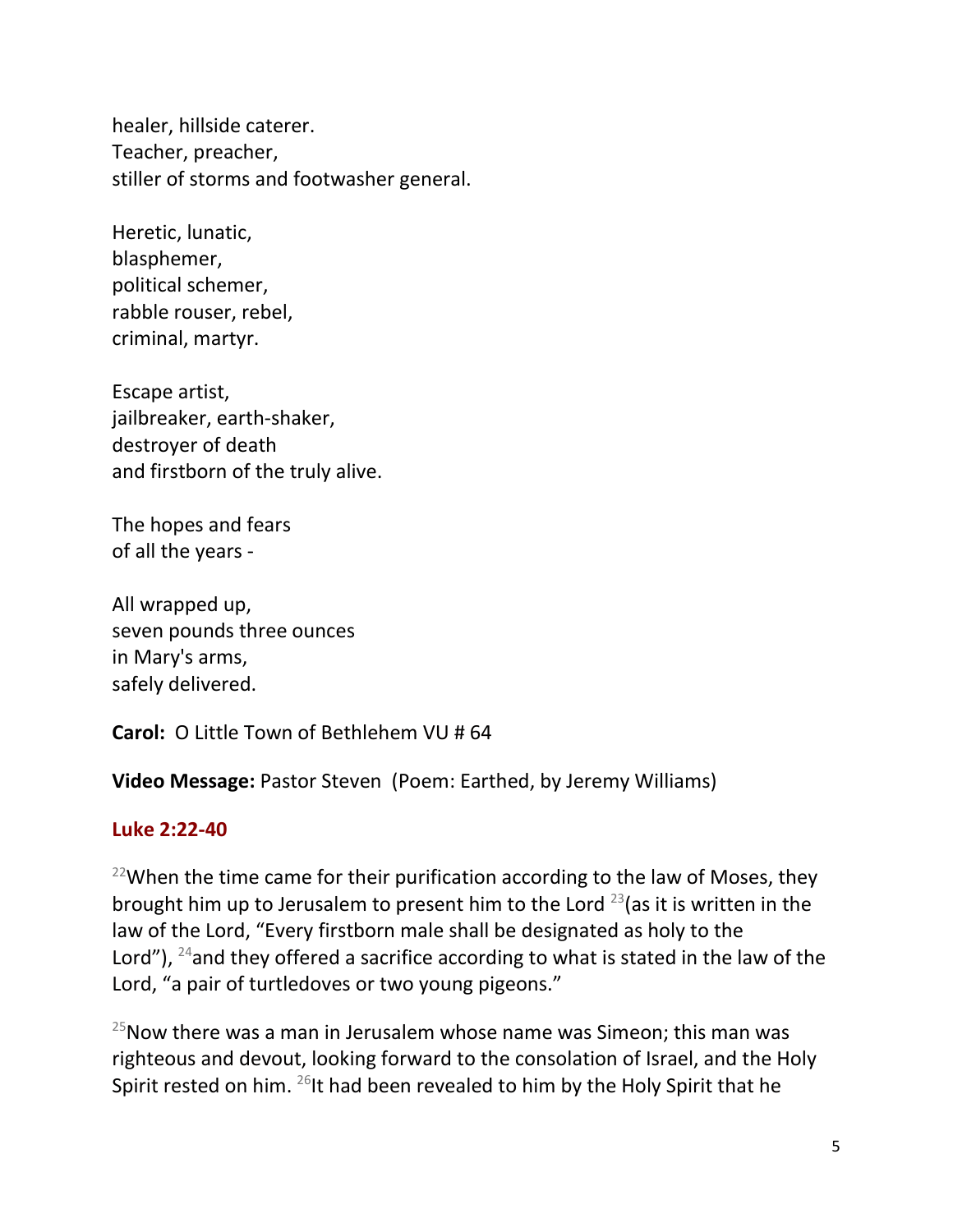would not see death before he had seen the Lord's Messiah. <sup>27</sup>Guided by the Spirit, Simeon came into the temple; and when the parents brought in the child Jesus, to do for him what was customary under the law,  $^{28}$ Simeon took him in his arms and praised God, saying,  $29''$ Master, now you are dismissing your servant in peace, according to your word;  $30$  for my eyes have seen your salvation,  $31$  which you have prepared in the presence of all peoples,  $32a$  light for revelation to the Gentiles and for glory to your people Israel." <sup>33</sup>And the child's father and mother were amazed at what was being said about him.  $34$ Then Simeon blessed them and said to his mother Mary, "This child is destined for the falling and the rising of many in Israel, and to be a sign that will be opposed  $35$  so that the inner thoughts of many will be revealed—and a sword will pierce your own soul too."

 $36$ There was also a prophet, Anna the daughter of Phanuel, of the tribe of Asher. She was of a great age, having lived with her husband seven years after her marriage, <sup>37</sup>then as a widow to the age of eighty-four. She never left the temple but worshiped there with fasting and prayer night and day. <sup>38</sup>At that moment she came, and began to praise God and to speak about the child to all who were looking for the redemption of Jerusalem.

 $39$ When they had finished everything required by the law of the Lord, they returned to Galilee, to their own town of Nazareth.

 $40$ The child grew and became strong, filled with wisdom; and the favor of God was upon him.

Holy Wisdom, Holy Word **Thanks be to God** 

**Video Message:** Rev. Lionel

# **Hymn of the Day: I heard the Bells on Christmas Day Video**

I heard the bells on Christmas Day Their old, familiar carols play, And wild and sweet The words repeat Of peace on earth, good-will to men!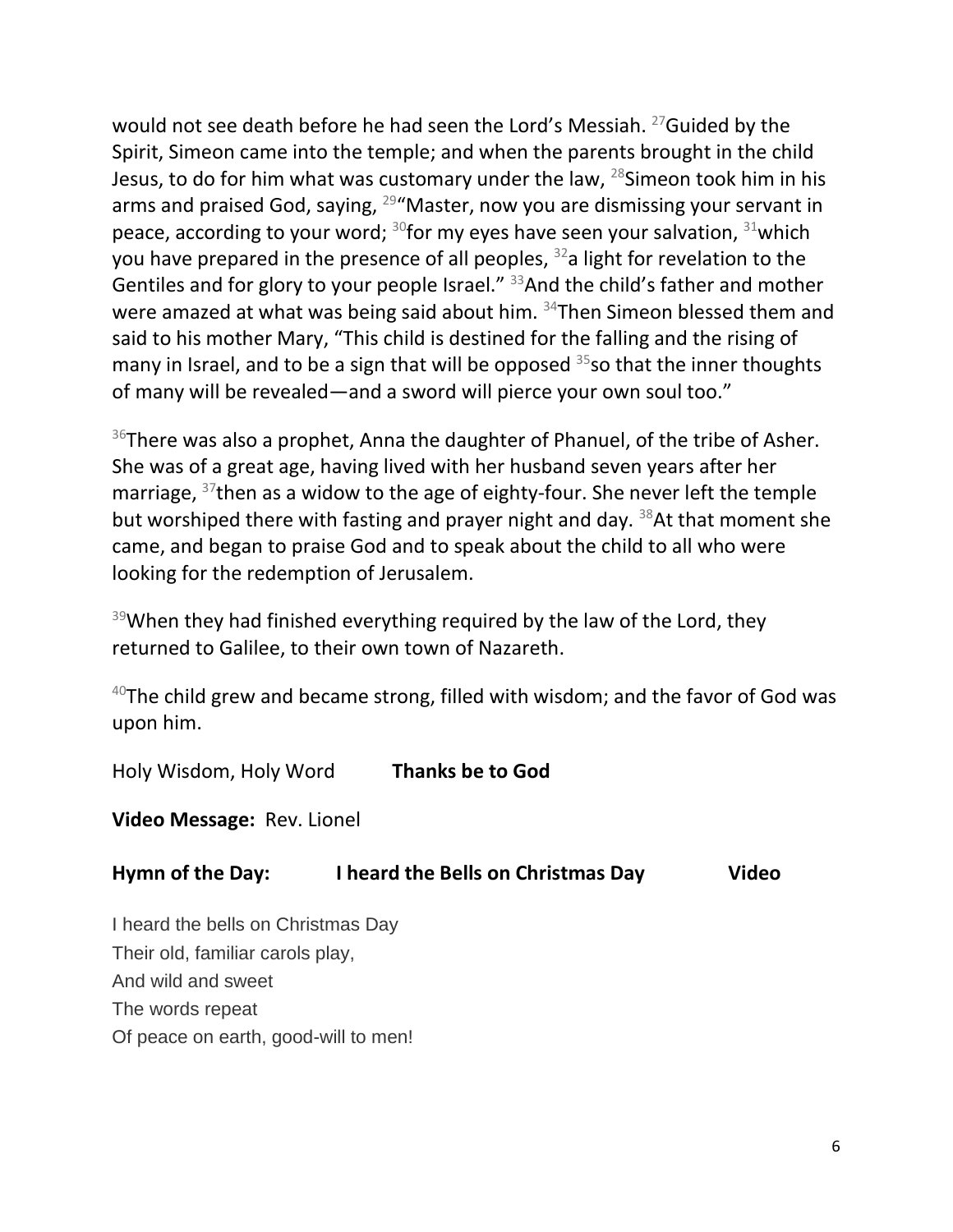And thought how, as the day had come, The belfries of all Christendom Had rolled along The unbroken song Of peace on earth, good-will to men!

Till, ringing, singing on its way The world revolved from night to day, A voice, a chime, A chant sublime Of peace on earth, good-will to men!

And in despair I bowed my head; 'There is no peace on earth,' I said; 'For hate is strong, And mocks the song Of peace on earth, good-will to men!'

Then pealed the bells more loud and deep: 'God is not dead; nor doth he sleep! The Wrong shall fail, The Right prevail, With peace on earth, good-will to men!'

#### **Affirmation of Faith**

I believe in the promise of Christmas and the importance of celebrating it in the church.

I believe in the God at the centre of Christmas, whose hope for the world was imagined by prophets.

I believe in Mary who sang of a world turned upside down, and who allowed her life to be disrupted by God.

I believe in Joseph, whose broken heart broke the rules to do the right thing.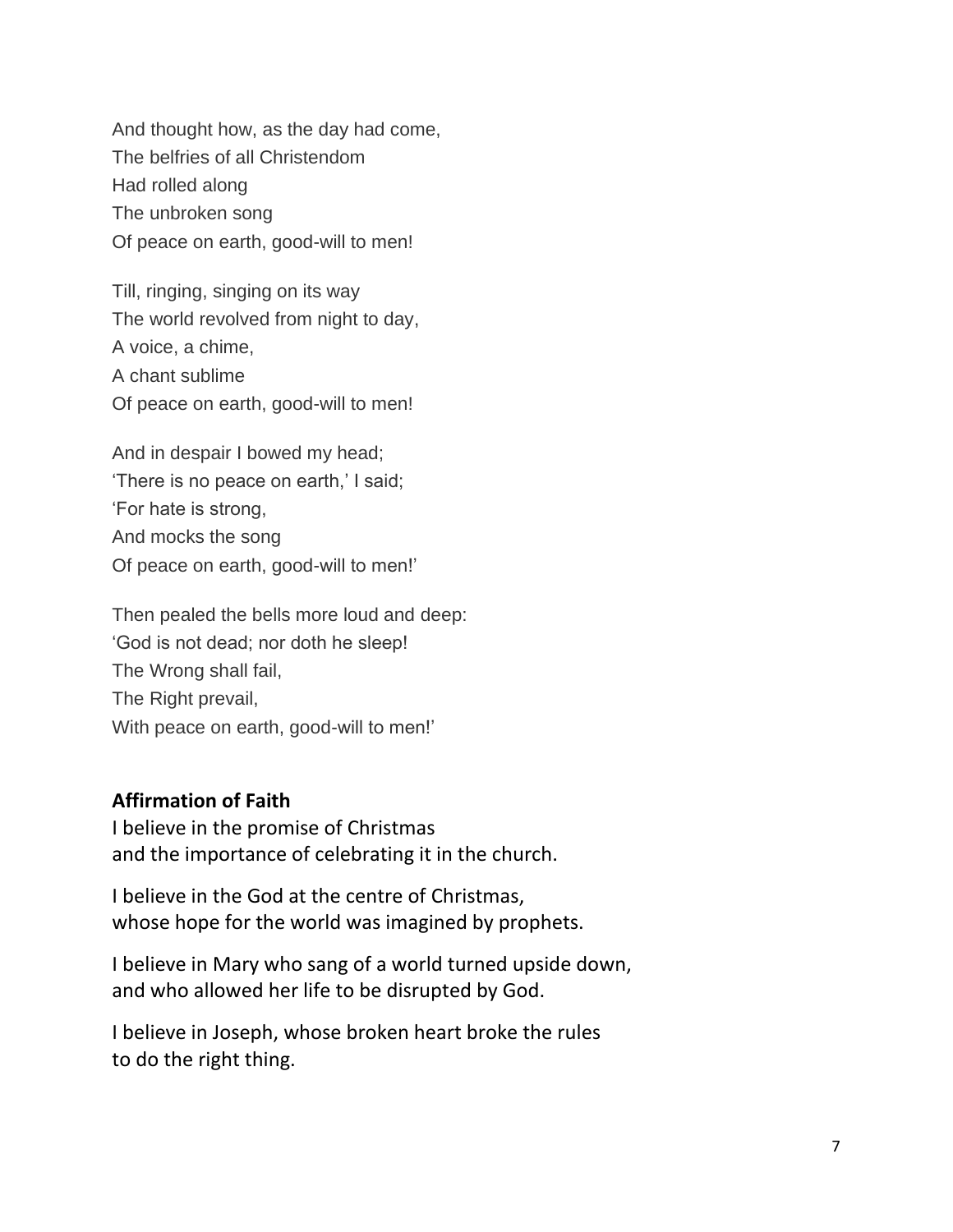I believe in the smell of the stable – For I believe there is no place where God will not go.

I believe in the shepherds, those humble ones, open to hearing the angels' song.

I believe in the Magi, the ones outside the faith, outside the community who journeyed to search out the Holy.

I believe in Jesus, born in poverty, soon a refugee, raised in faith, lived seeking justice, died speaking forgiveness, rose with a love that could not be stopped.

I commit to use this season to seek out the Holy both in God among us, and in God beyond us.

I open myself to a joyful, life-changing journey during this Christmas season.

# **Prayers of the People** *Adapted from a prayer by Nadia Bolz-Weber*

Dear God, I understand that Christmas Day is past, and it's now the Third Day of Christmas. And usually, that would mean we're in the middle of boxing day shopping, returning presents that didn't fit or we didn't like, visiting family and friends we hadn't seen yet, or having a beer in the neighbours' garage.

But this year we don't get to do much of that.

This year we are isolated and watching the number of infections and deaths grow each day. So celebrating the Christmas season ended up being an 'inside job' this year… but I can't keep doing this alone. Alone, I can only binge watch TV and eat my increasing weight in cookies. But I still have enough faith (barely) to believe that with you all things are possible. So I'm asking for some help.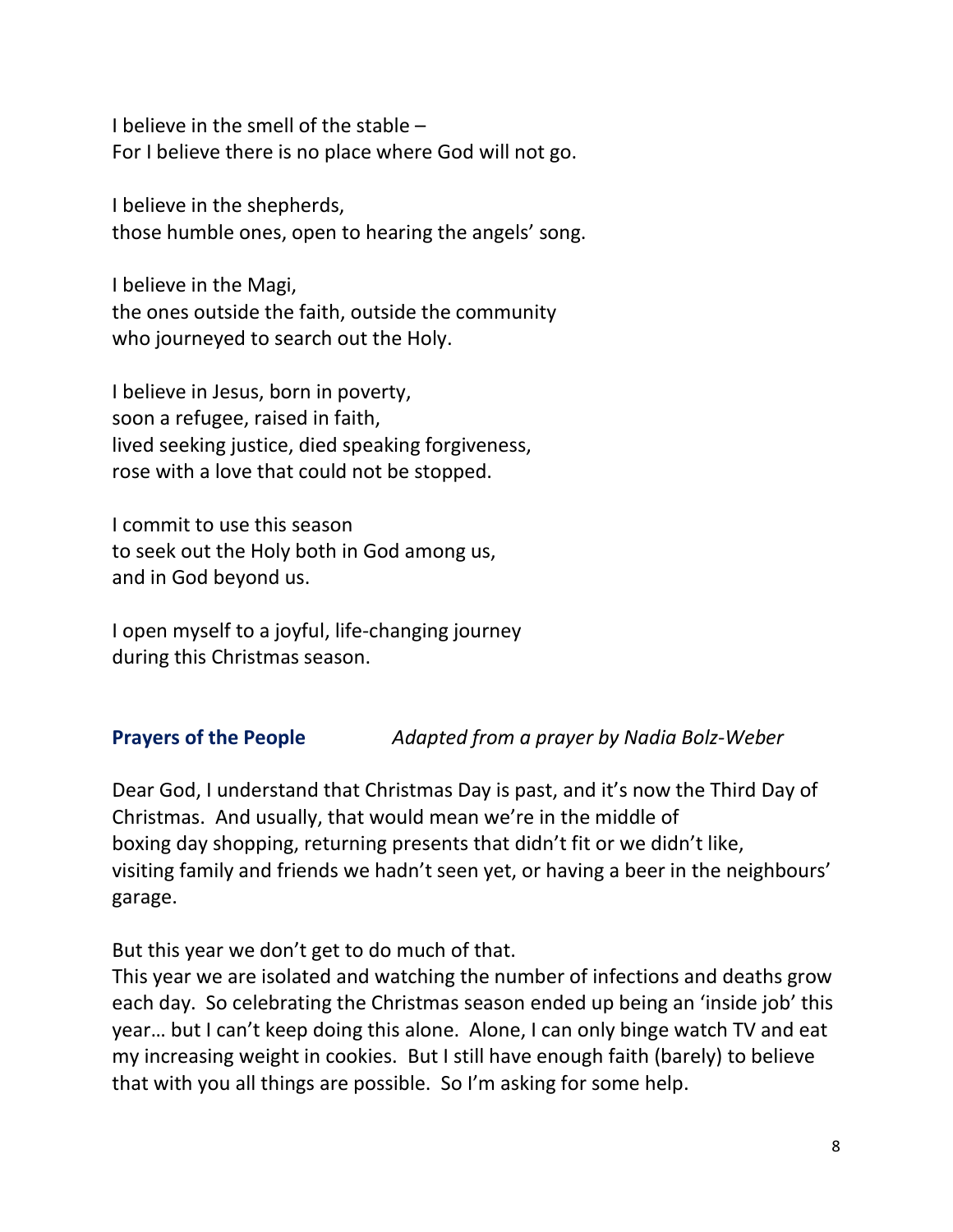Help me let go of every bit of resentment I have about the things we have lost this year. Help me forgive myself for not doing this Pandemic thing as well as people on Facebook seem to have. Help me to not judge everyone who isn't taking COVID as seriously as I am. Help me not close my heart to the suffering of others. Help me to give thanks for the "Sabbath" that our over-burdened Earth has finally enjoyed during this Pandemic, including using less gas in my car. Help me know when to reach to be a lifeline for someone else. Help me to know when to grab the lifeline that someone else is sending my way.

Lord Jesus, you were born into this mess of a world to bring us new hope. Open all of our hurting, brittle, devastated hearts like only a baby can do. Then, give our hearts an extreme makeover – get rid of the clutter and resentments and fears and everything that keeps the joy that, despite everything we've lost, is still all around us. I guess what I am saying is, we may need some help this year with that whole "Let every heart prepare Him room" thing. God in your love, **hear our prayer.** 

At this time we lift up our prayers for those people and places in our world whose needs are close to our hearts at this time … *prayers of intercession are offered*

Into your hands, tender God, we commend all for whom we pray, trusting that your love manifest in the Christ Child can bring hope and wholeness to our lives and our world. **Amen.** 

With our Saviour Christ, we pray together: **"God our Mother and Father in Heaven …"** 

**Invitation to the Offering** 

**Minute for Mission**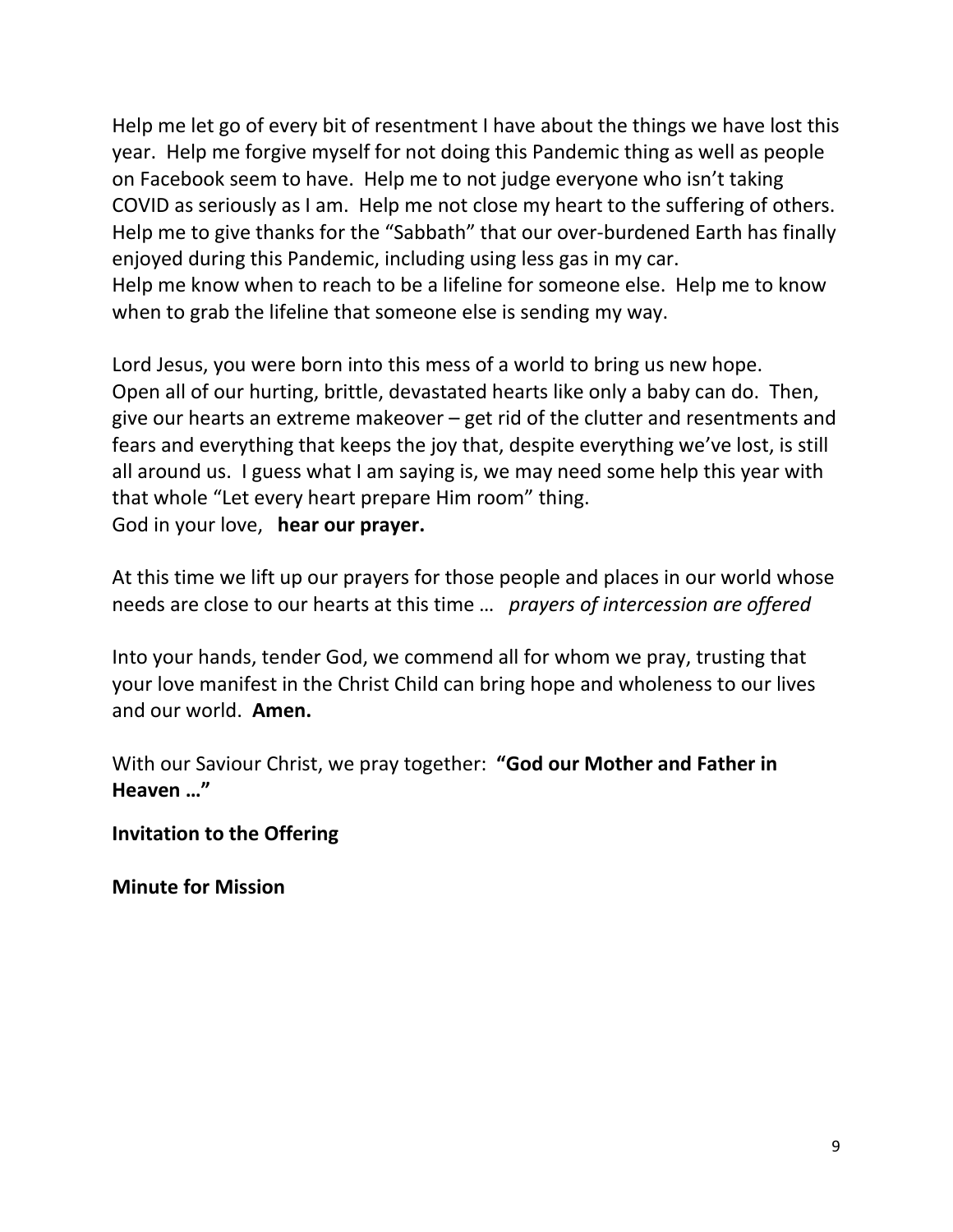# **Prayer of Dedication for the Gifts:**

God of love, as we kneel before the cradle of your mystery what gift can we offer but to open up our hearts and let your love reshape our very lives. May the gifts that we offer this night bring healing and hope to our aching world. We pray in Jesus' name, amen.

# **We Go Forth to Serve our Neighbours**

**Carol:** Joy to the World VU #59 – Video Gloria Dei Lutheran Church Winnipeg

#### **Blessing & Commissioning**

Rejoice for the light is now in the world! Rejoice for God has become one of us! Rejoice for Love is born in each of us! Rejoice for the manger is full!

Go and believe that the joyful tidings and the angels song is true!

And may the blessing of God: Creator, Christ and Holy Spirit be with us now and always. Amen!

| <b>Sung Dismissal</b> | <b>Go Now in Peace</b> | <b>VIDEO</b> |
|-----------------------|------------------------|--------------|
|                       |                        |              |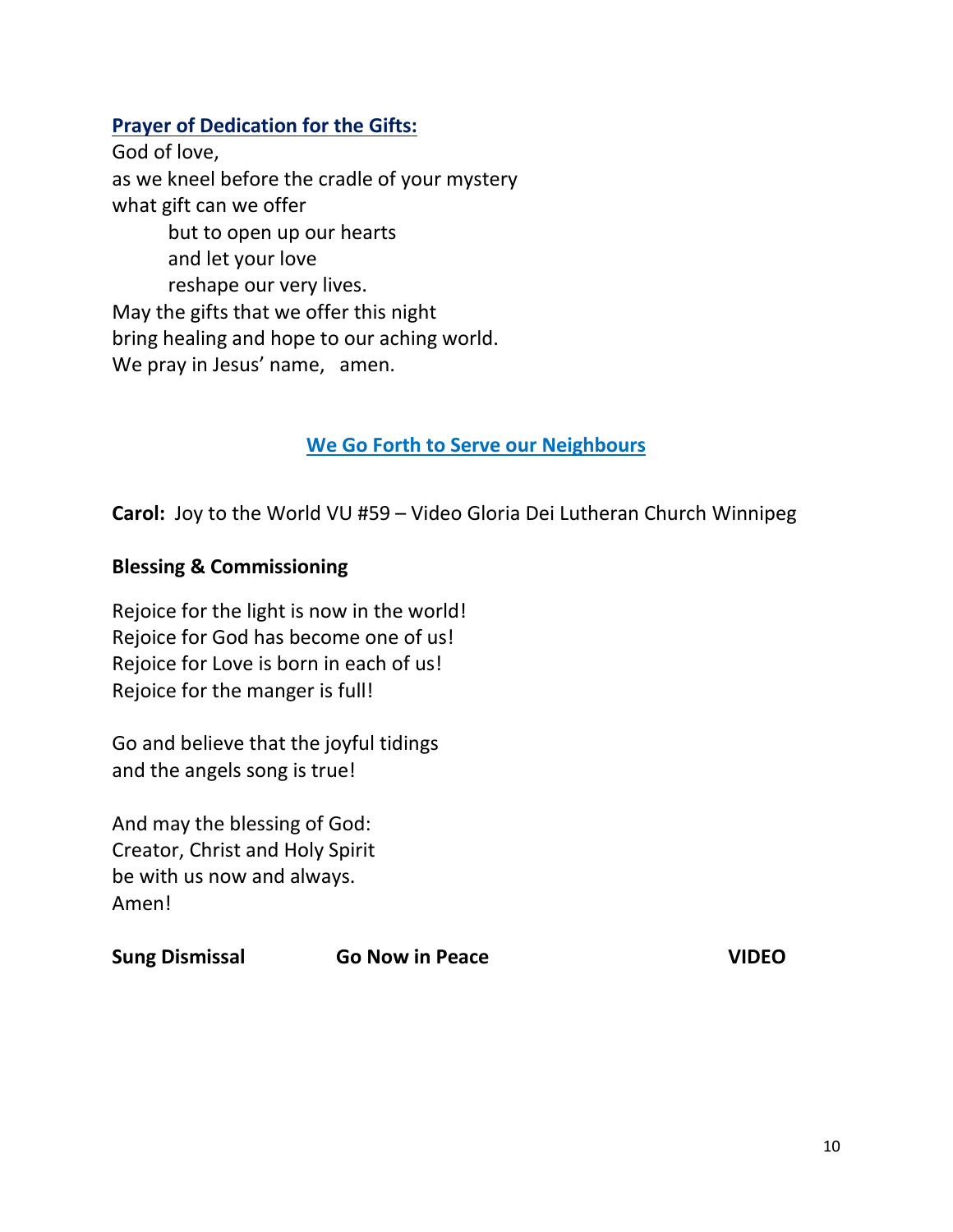

# **Weekly Church Programs**

**Goodwood United Church & Claremont United Church:** 

**No regular Zoom Programs (Check in / Bible Study / Book Study) the week of Dec 28- Jan 1.** Our regular programs will resume the following week of January 4<sup>th</sup>.

**Online Community Check-in: Tuesdays at 10:00 AM, on Zoom. Resumes Tue Jan 5th .**  Once our check-in time has come to a conclusion, the group will proceed with our weekly Bible Study / "Conversations about Life", so feel free to join us for this as well.

**The Knit-Wits:** This is **Goodwood United Church's weekly ZOOM group** for Knitting, crochet and other needle craft. This group leads our congregation's **Prayer Shawl Ministry**. To find out how to connect with this group on Zoom, contact Shirley Baster.

# **Claremont United Church:**

**Wednesdays @ 12:00 noon - Join us for a Zoom "drop-in" meeting. Resumes Wed January 6 th .** Everyone is invited to join us for these "Virtual Brock Café" Zoom gatherings to connect with our congregational community.



**Joint BOOK STUDY GROUP for all 3 Churches & friends:** Friday Mornings at 10 AM

**Beginning January 8 th to Fri Feb 12 (if our books arrive on time)** we will read: **Unsettling the WORD: Biblical Experiments in Decolonization, Steve Heinrichs Editor.**  (Available online through a variety of bookstores).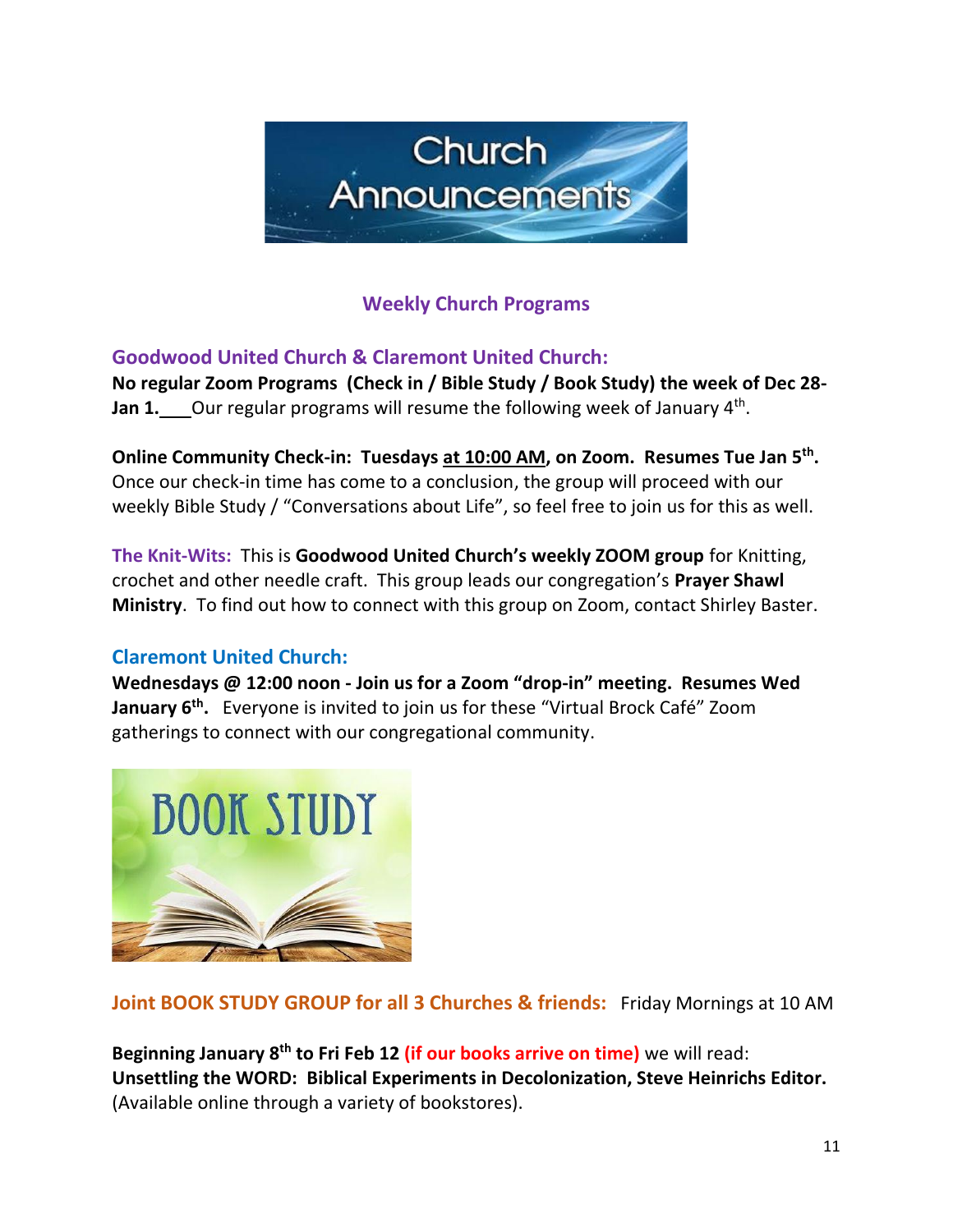**Lent Book Study (5 weeks)**

Beginning the first week in Lent (Friday Feb 19th) we will read: **The Death of Christ for Progressive Christians, by Donald Schmidt. You can order your copy through: [www.woodlakebooks.com](http://www.woodlakebooks.com/)**

#### **YOUTUBE – Watch worship LIVE, Sunday Mornings at 10:30 am on YOUTUBE, or watch recordings of our Sunday service anytime during the week. See this Link (Fairbank United's Youtube channel):**

[https://www.youtube.com/channel/UC1HPD2ai10bo-qbNaXvNVtw](about:blank)

# **Continued Financial Support for our Congregations**

Please prayerfully consider how you can continue to support your congregation's ongoing ministries during this time.

- Offerings can be **mailed to the church address** itself
- **PAR forms** (for pre-authorized debit) are available from your church treasurer
- You can send your offering by **E-TRANSFER** through your online banking. Here is where to send them:

For **Claremont United** send to**: treasurercuc@outlook.com** For **Goodwood United** send to: **[goodwooductreasurer@gmail.com](about:blank)** *Thank you for your continued support of our congregation's ministry.*

# **Find us online!**

# **Check out our websites!**

Check out our church websites for **new updates** during this time, including Sunday devotions, and information about coping with stress during COVID-19. [www.claremontunitedchurch.com](about:blank) [www.goodwoodunitedchurch.com](about:blank)

**Find us on Facebook!**  [https://www.facebook.com/goodwoodunited](about:blank) [https://www.facebook.com/claremontunited](about:blank)



# PLEASE SHARE THE POSTER BELOW!